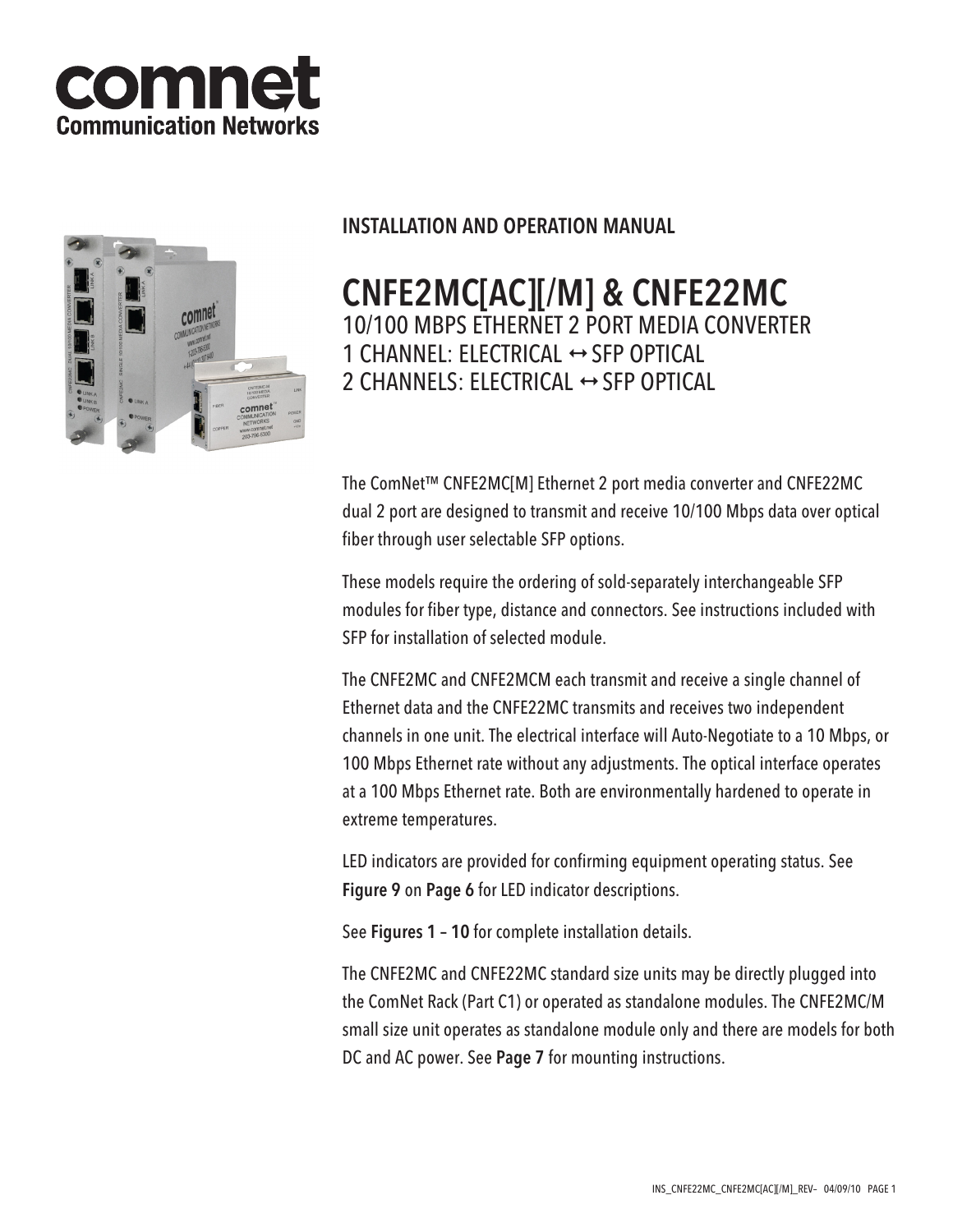## FIGURE 1 – CNFE2MC STANDARD SIZE UNIT



NOTE: Remove Electrical Connector for Rack Mount Units

#### FIGURE 2 – CNFE2MC STANDARD SIZE UNIT

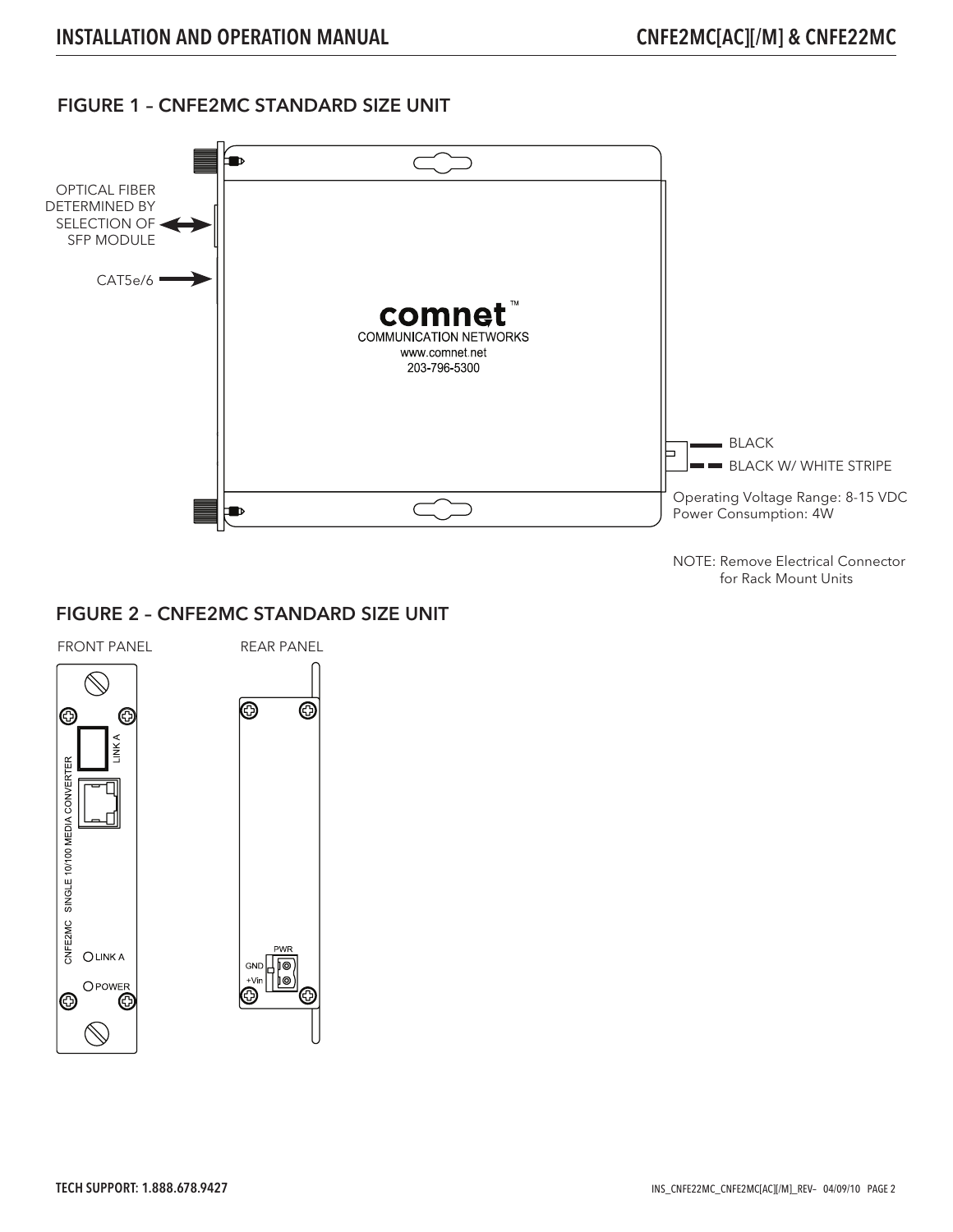### FIGURE 3 – CNFE2MCM SMALL SIZE UNIT



## FIGURE 4 – CNFE2MCM SMALL SIZE UNIT

FRONT PANEL REAR PANEL



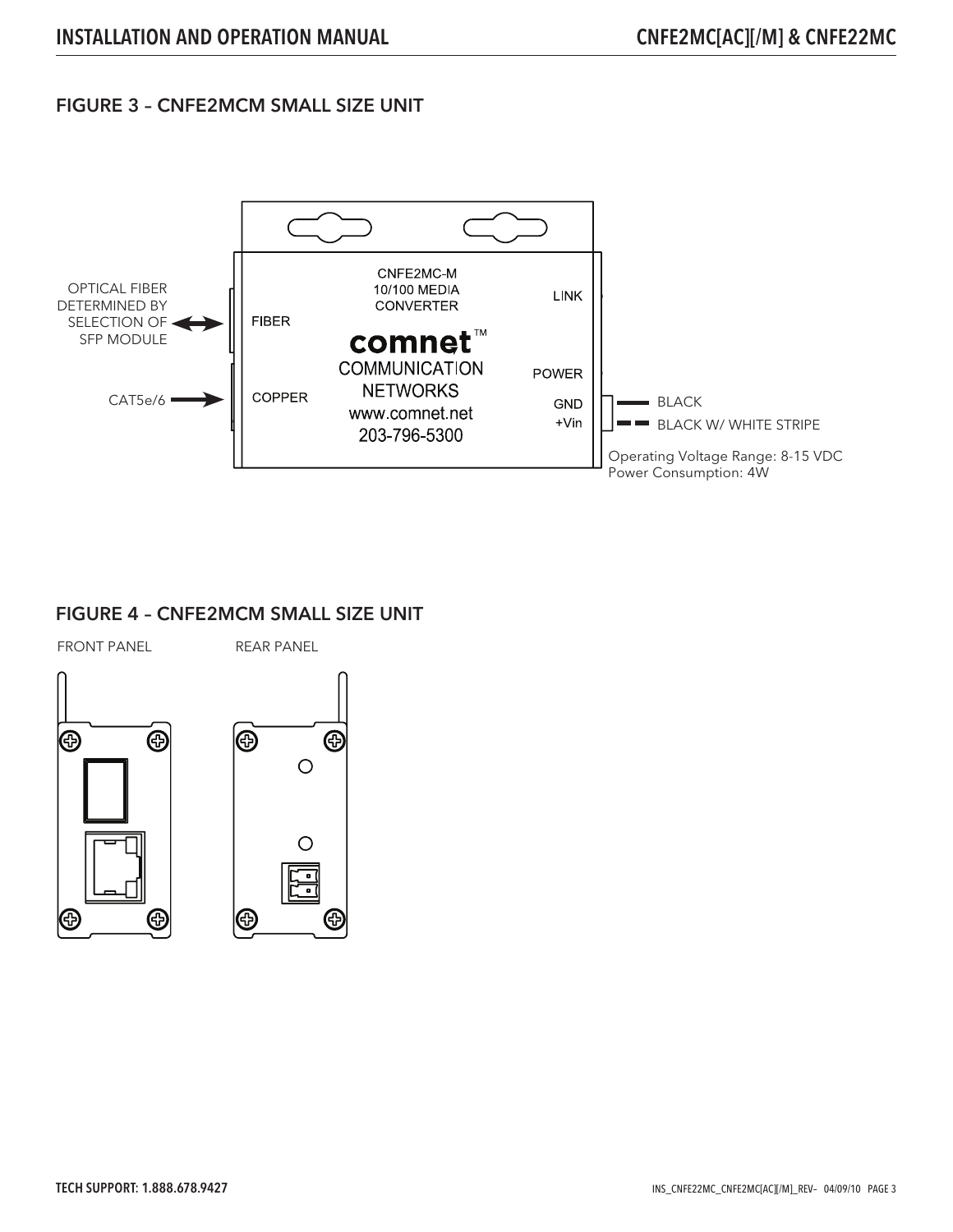#### FIGURE 5 – CNFE2MCAC/M SMALL SIZE UNIT



#### FIGURE 6 – CNFE2MCM SMALL SIZE UNIT



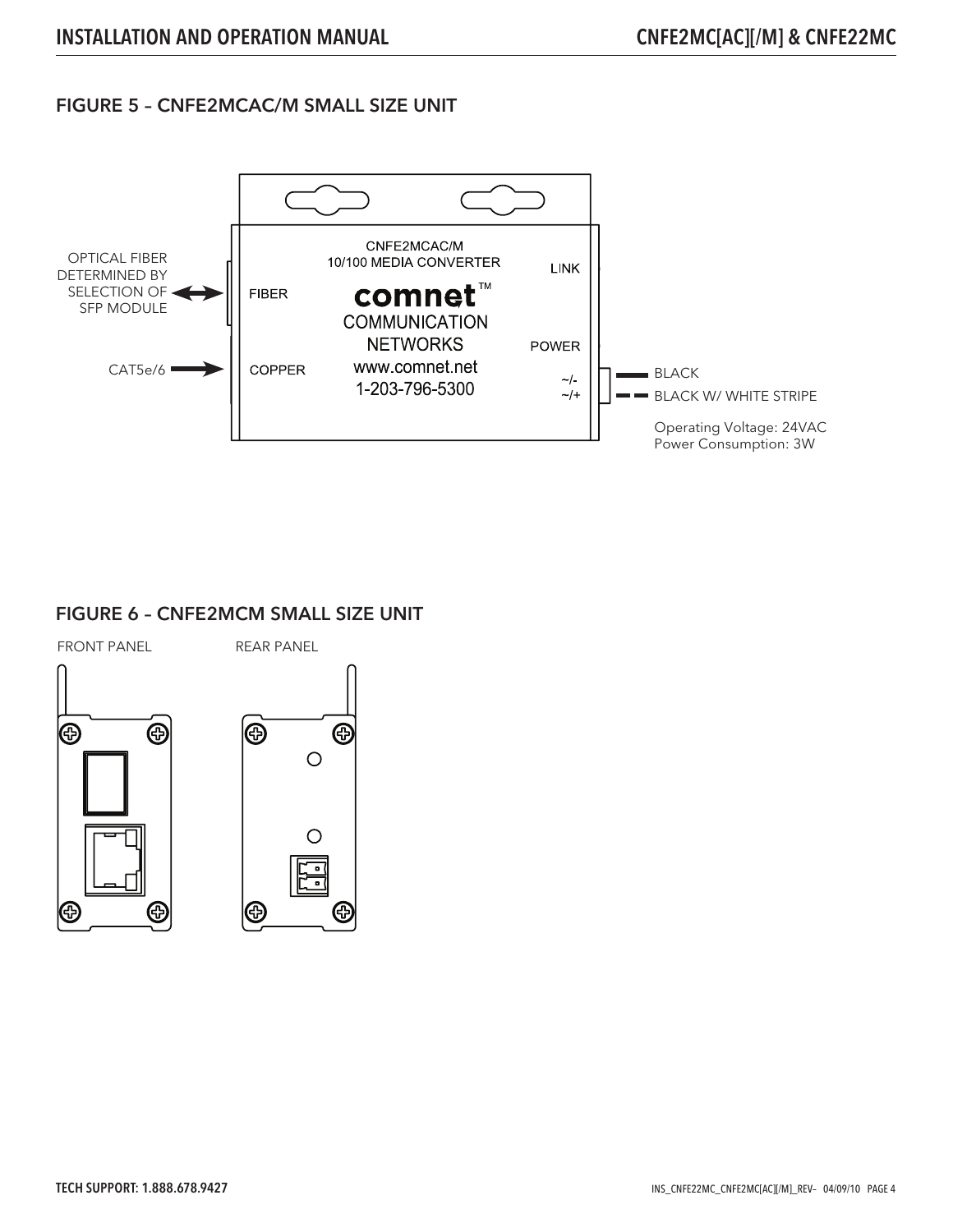## FIGURE 7 – CNFE22MC STANDARD SIZE UNIT



NOTE: Remove Electrical Connector for Rack Mount Units

#### FIGURE 8 – CNFE22MC STANDARD SIZE UNIT

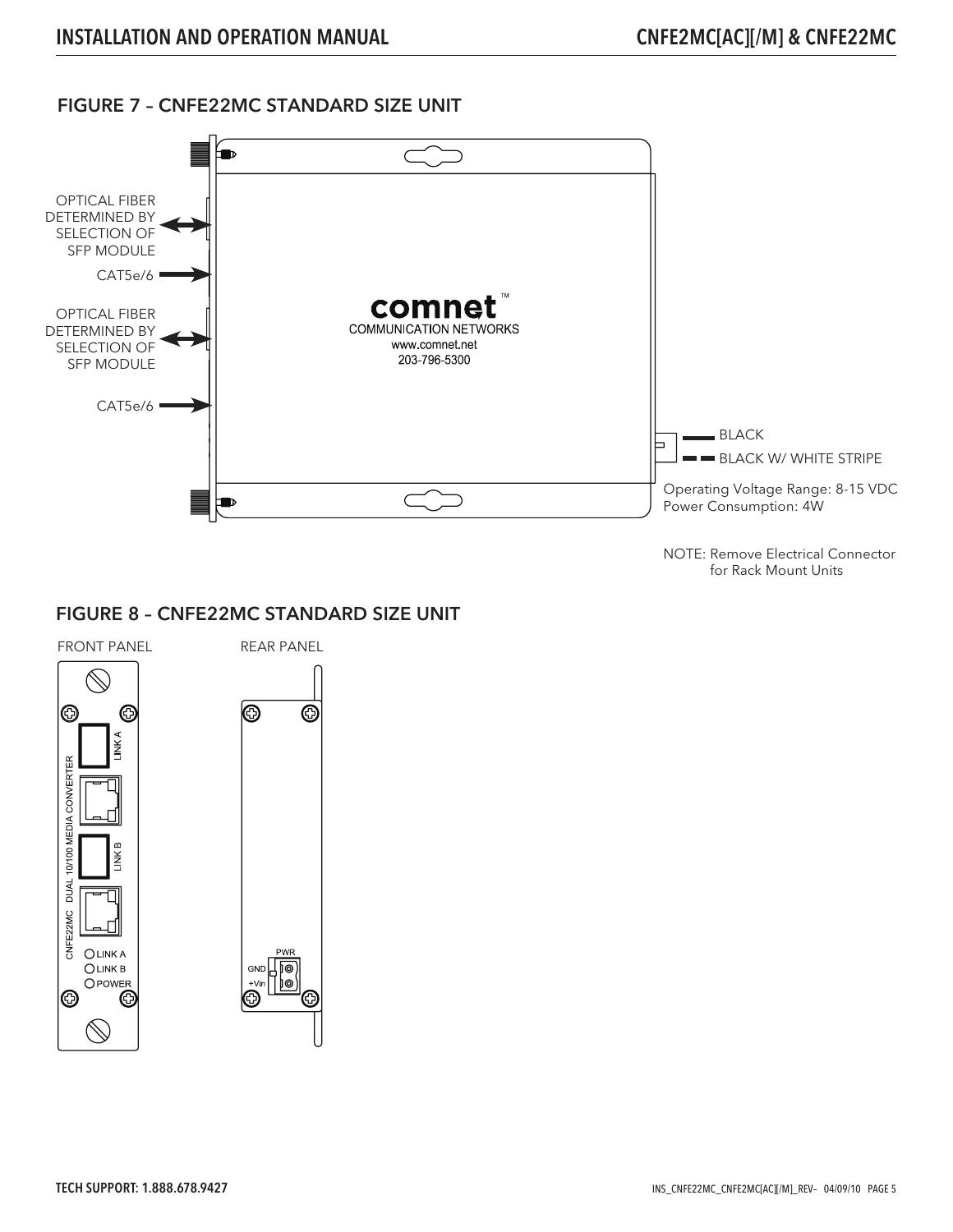# INSTALLATION AND OPERATION MANUAL CNFE2MC[AC][/M] & CNFE22MC

## FIGURE 9 – LED INDICATORS

|               | LINK (A or B)                                     | RJ45                                              | <b>POWER</b>      |
|---------------|---------------------------------------------------|---------------------------------------------------|-------------------|
| <b>GREEN</b>  | Solid - No Activity<br><b>Blinking - Activity</b> | Solid - No Activity<br><b>Blinking - Activity</b> | Unit powered up   |
| <b>YELLOW</b> | <b>Highest Data Rate</b><br>(ComFit Units Only)   | <b>Highest Data Rate</b>                          |                   |
| <b>OFF</b>    | No Link                                           | No Link                                           | Unit powered down |

#### FIGURE 10 – POSSIBLE ETHERNET CONFIGURATION

Ethernet IEEE 802.3 Network Element determined by user.